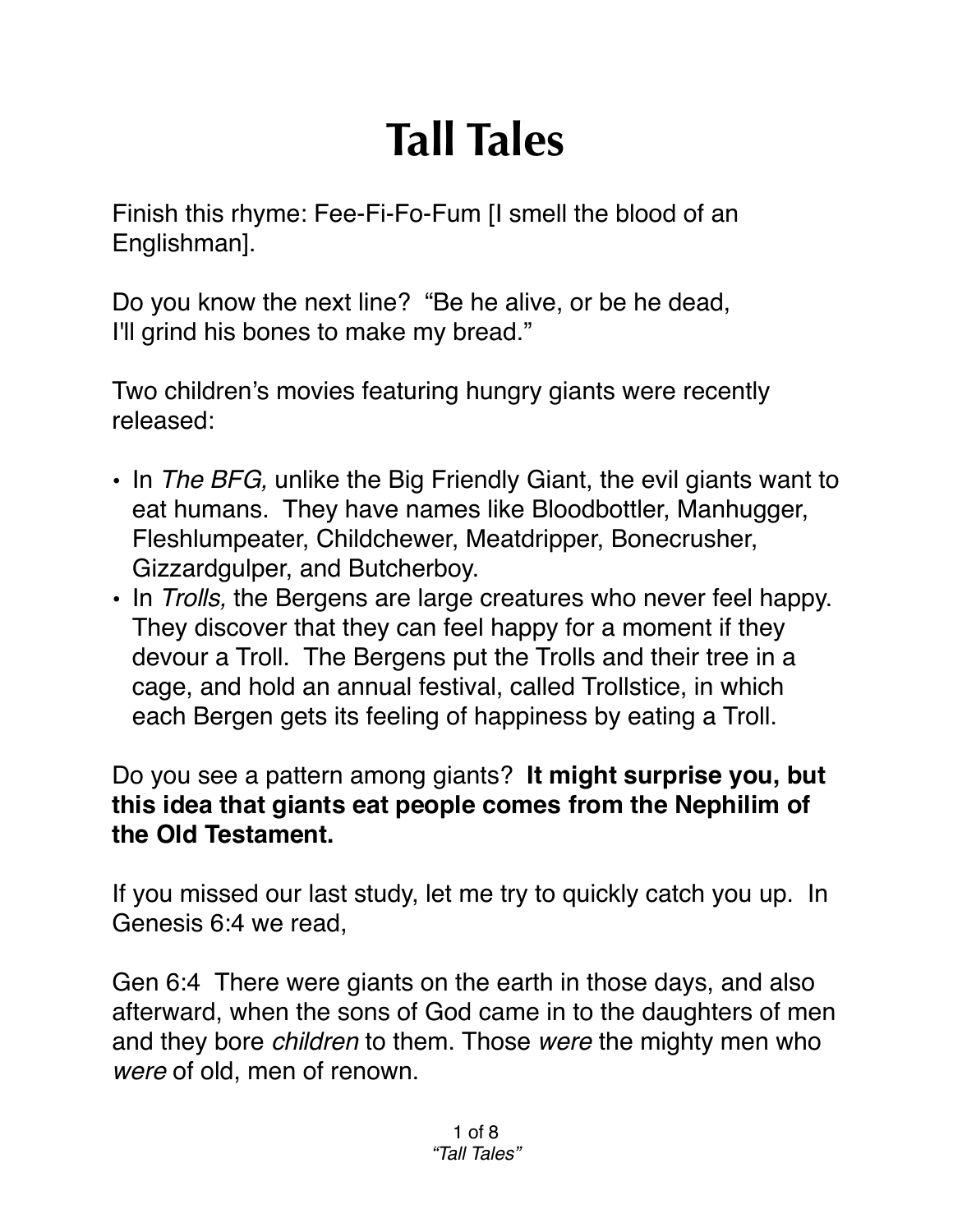The word "giants" translates to Nephilim. They were a race of superhuman beings of great stature that were produced by fallen angels marrying and mating with human females.

They were a primary reason for the global flood wiping out all of humanity, save Noah and his family. The fallen angels were corrupting the DNA of the human race in an attempt to prevent the birth of the Promised Seed of the Woman - the Savior, Jesus Christ.

We see Nephilim - lots of them - post-flood, in the Promised Land. It seems their strategy there was to prevent Israel from possessing her land.

Back to Fee-Fi-Fo-Fum. By all extra-biblical accounts, the Nephilim ate the flesh and drank the blood of humans. One researcher of ancient texts on the subject summarized, saying, "their crimes, which include murder, cannibalism and the consumption of blood, are driven by their insatiable appetites."

Much of the information about the behavior of the Nephilim comes from the Book of Enoch.

Enoch you know from the Bible. He's introduced in the Book of Genesis. He was the great-great-great-great-grandson of Adam. He appears to have been a nonbeliever until the birth of his son, Methuselah.

[Genesis 5:22–24](https://biblia.com/bible/esv/Gen%205.22%E2%80%9324) says, "After he became the father of Methuselah, Enoch walked faithfully with God 300 years and had other sons and daughters. Altogether, Enoch lived a total of 365 years. Enoch walked faithfully with God; then he was no more, because God took him away."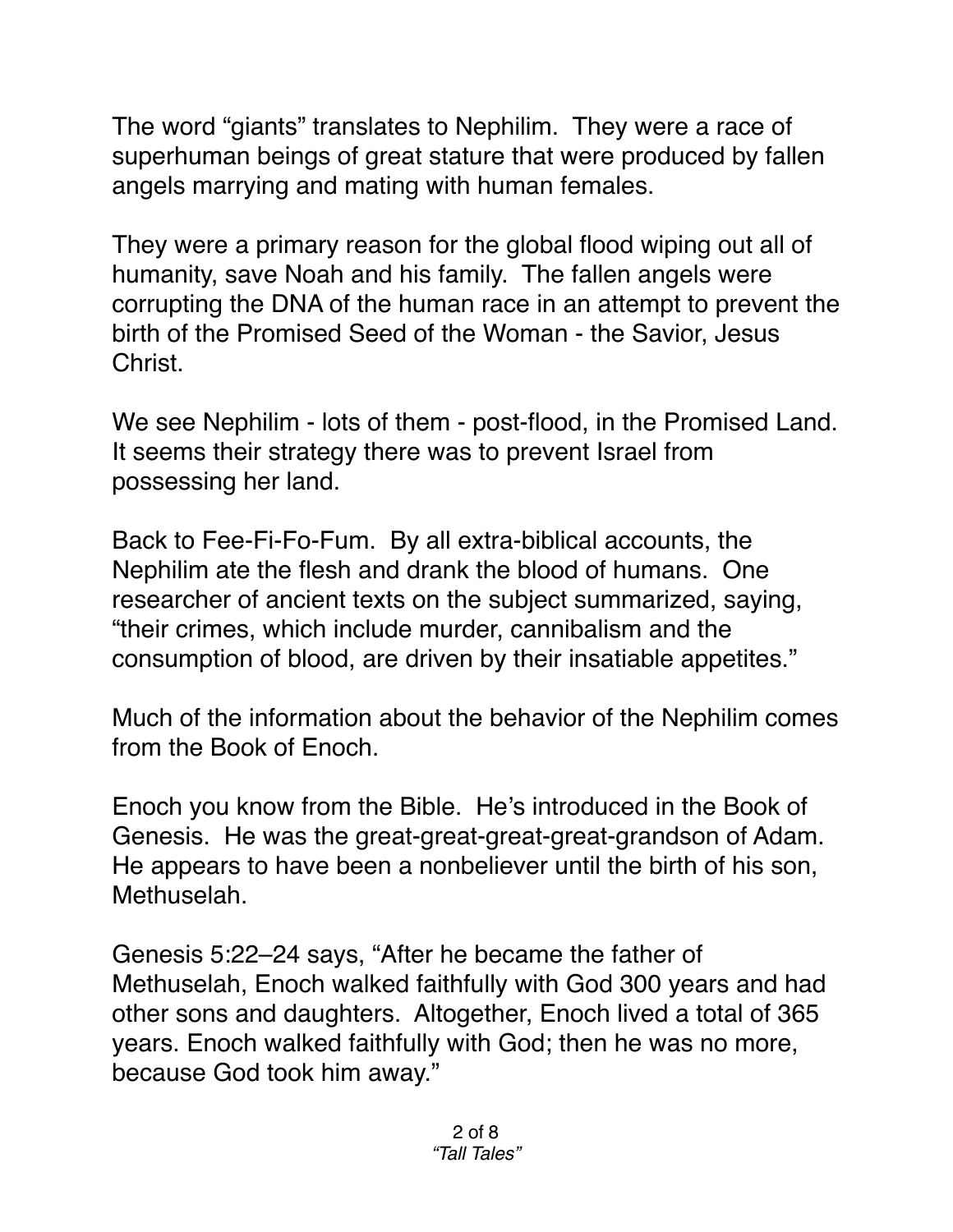[Hebrews 11:5](https://biblia.com/bible/esv/Heb%2011.5) gives more details: "By faith Enoch was taken from this life, so that he did not experience death: 'He could not be found, because God had taken him away.' For before he was taken, he was commended as one who pleased God."

- Enoch was removed from the earth prior to the judgment of the global flood. He is thus a type of the rapture of the church, as we will be removed from the earth prior to the judgment of the Great Tribulation.
- Noah and his family, kept safe on the Ark through the flood, are typical of the nation of Israel being saved through the Great Tribulation.

The book attributed to Enoch was circulated widely in Jewish and Christian circles for several centuries. It is divided unto five major sections. The first section, called The Book of the Watchers, is the one pertaining to the events in Genesis chapter six.

## According to the Wesley Center:

In The Book of the Watchers, Enoch is a righteous man who has received heavenly visions. The book is a collection of revelations regarding divine judgment. It describes the rebellion of angels. The fallen angels, called "Watchers," have sexual intercourse with human women, who give birth to a race of wicked giants. The giants lay waste to the earth and humanity, and so become the occasion for the flood, in which they are destroyed. But once their demonic spirits are released from their dead bodies, these demons wreak havoc in the world until the end time of judgment.

The book itself was considered to be "lost" until the 18th century, when European travelers to Africa discovered that the Ethiopian Orthodox Church had preserved a version in its biblical canon.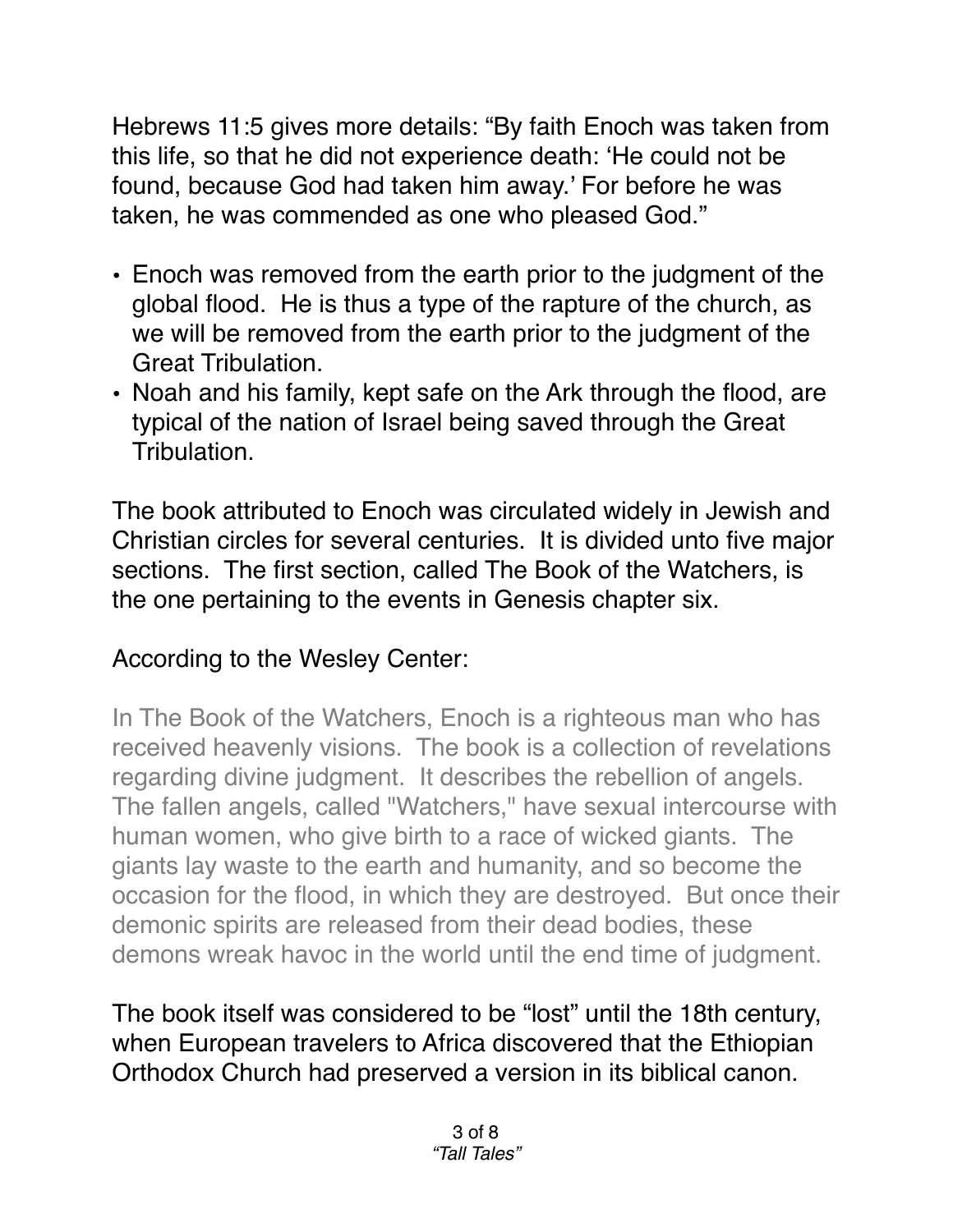Since then, fragments of the work in its original Aramaic have been discovered among the Dead Sea Scrolls. Portions of the text in Greek and Latin have also survived.

By the 4th century, the Book of Enoch was mostly excluded from Christian canons, and it is now regarded as inspired by only the Ethiopian Orthodox Church and the Eritrean Orthodox Tewahedo Church.

If it isn't inspired, why refer to it? One scholar, who rejects it as inspired, nevertheless says this:

The fact is, the entire New Testament shows such a multitude of allusions and linguistic echoes of the entire corpus of… Enoch, that one can safely say, the book and its basic interpretations may not be Scripture, but are surely legitimated by the Bible and are therefore worthy of study and high regard by the Christian Church.

James Montgomery Boice said, "Enoch… could be wrong in many places... Nevertheless, it is significant for our interpretation… because it was apparently known by Peter and Jude who, in their oblique references to the same subject, **seem to put their stamp of approval on it, at least in this matter."**

Enoch is referred to, and quoted, by Jude, in his letter:

Jud 1:14 Now Enoch, the seventh from Adam, prophesied about these men also, saying, "Behold, the Lord comes with ten thousands of His saints,

Jud 1:15 to execute judgment on all, to convict all who are ungodly among them of all their ungodly deeds which they have committed in an ungodly way, and of all the harsh things which ungodly sinners have spoken against Him."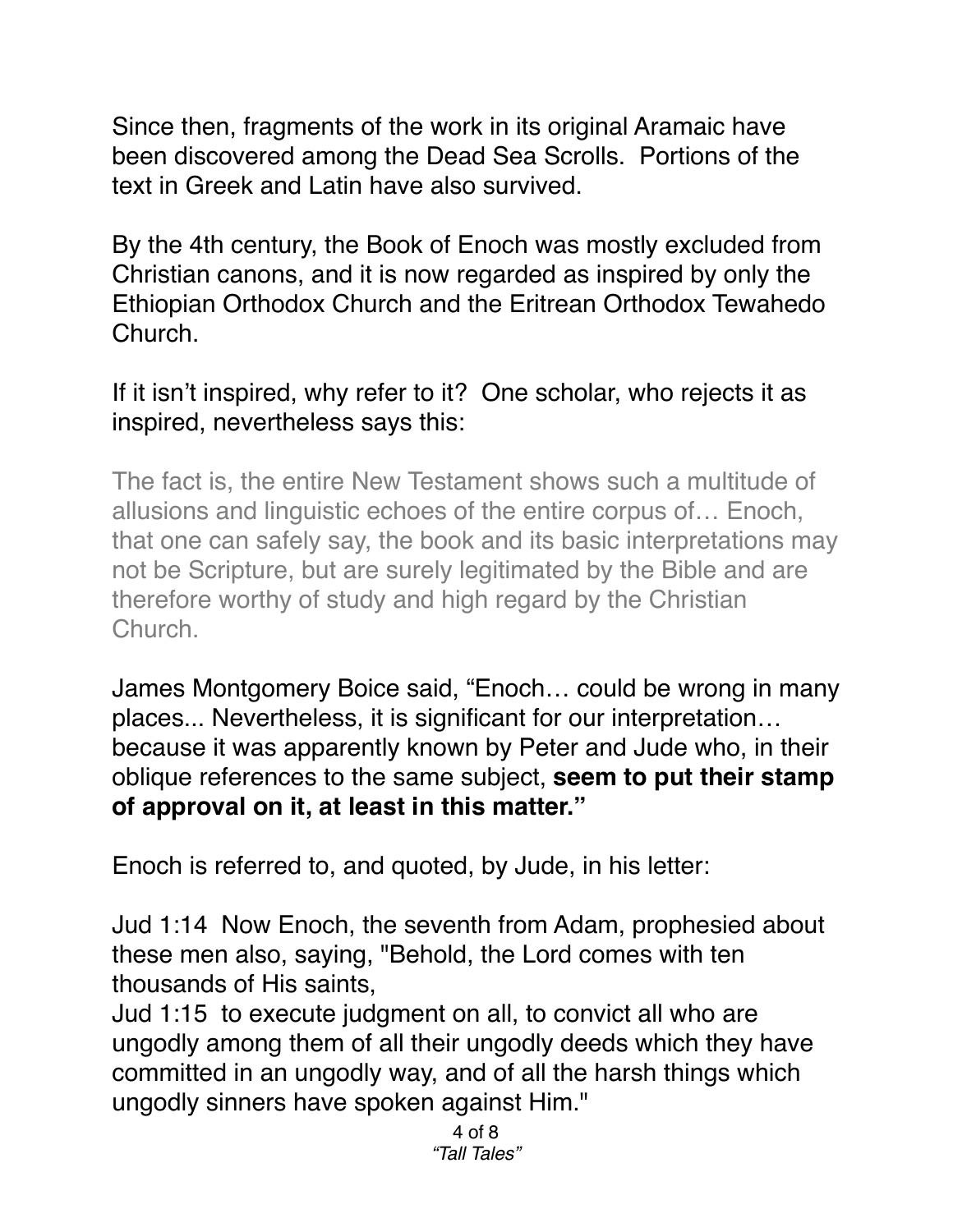If you read Enoch alongside Second Peter, you'll see many similarities when Peter is discussing the days of Noah.

When both Peter and Jude wrote about angels who sinned in the days of Noah (Second Peter 2:4-5; Jude 6), they were alluding to history in Enoch that is not part of the Genesis flood account. Genesis, for example, never tells us that the sons of God were imprisoned until the end of days, but Enoch does (Enoch 6: 1-4; 7: 1-6; 10:4, 11-13), and Peter and Jude take it as true.

The historian, Josephus, refers to Enoch. Many church fathers, from the first through the fourth centuries, quoted from Enoch, some as inspired, but all at least as being accurate and authoritative.

Modern scholars we would trust can show passages in the Gospel of Luke, the Gospel of John, Colossians, Hebrews, and the Revelation that bear similarity to passages in Enoch.

Since Peter and Jude believed that Enoch was in part an accurate and authoritative source of historical information regarding the Days of Noah, we can at least seriously consider what it says.

Back to the Nephilim giants. Enoch identifies the "sons of God" by name, claiming there were two hundred of them. Collectively he refers to them as "the Watchers," whose mission it was to watch-over human beings but not interfere.

- "Watchers" is in fact a title that appears as a description of supernatural persons in the Bible. Daniel 4:17 says, "This decision *is* by the decree of the watchers, And the sentence by the word of the holy ones…"
- In Enoch, one of the Watchers is named Azazel. He is, in fact, the worst of them. Azazel appears in Leviticus 16:8. The word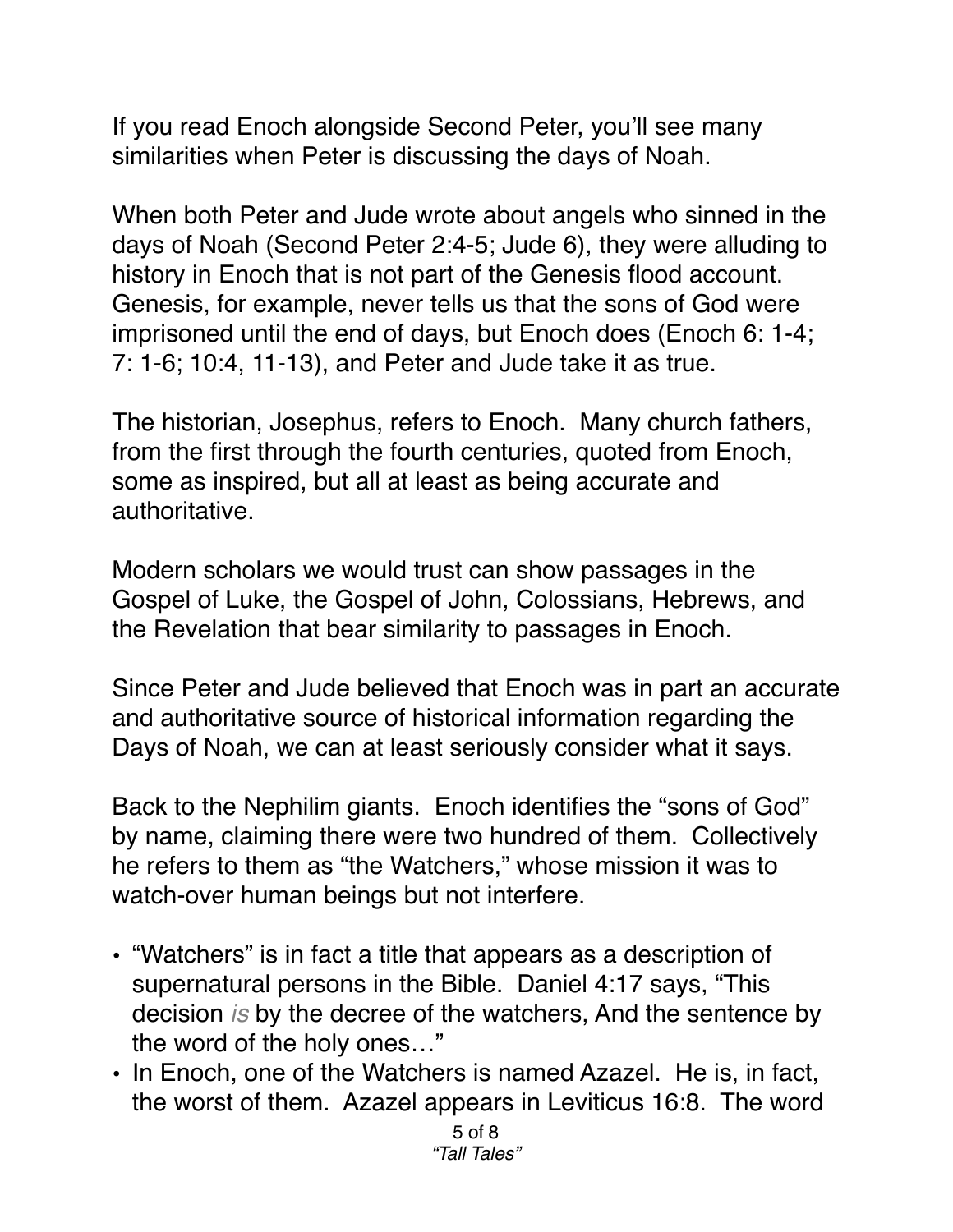is translated "scapegoat," but that's a stretch. The Jews in Jesus' day understood it to refer to the fallen Watcher by that name.

We started by describing the Nephilim as eating humans. Enoch reads, " The women became pregnant and gave birth to great giants… They ate the labors of men. As [men] were unable to supply them, the giants grew bold against them and devoured the men. They began to sin against birds, animals, reptiles and fish, and to eat the flesh of each other. And they drank the blood."

Other ancient extra-biblical books also attest to this eating of flesh and drinking of blood.

This tradition was known to the Jews in the first century, and believed by them to be true, giving context for the words of Jesus when He pointed back to the days of Noah:

[Mat 24:38](verseid:40.24.38) For as in the days before the flood, they were **eating and drinking,** marrying and giving in marriage, until the day that Noah entered the ark,

We hear, "eating and drinking," and think of dinner out at *Figaro's*. Those same words to a Jew meant flesh-eating, blood-drinking Nephilim.

The point I want to make is that we have generally ignored what is an important part of the days of Noah, and of the conquest of the Promised Land:

- The Nephilim figured prominently in the flood account.
- They were major players in the conquest of the land.
- They factor in to the New Testament, especially in Jude and in Second Peter.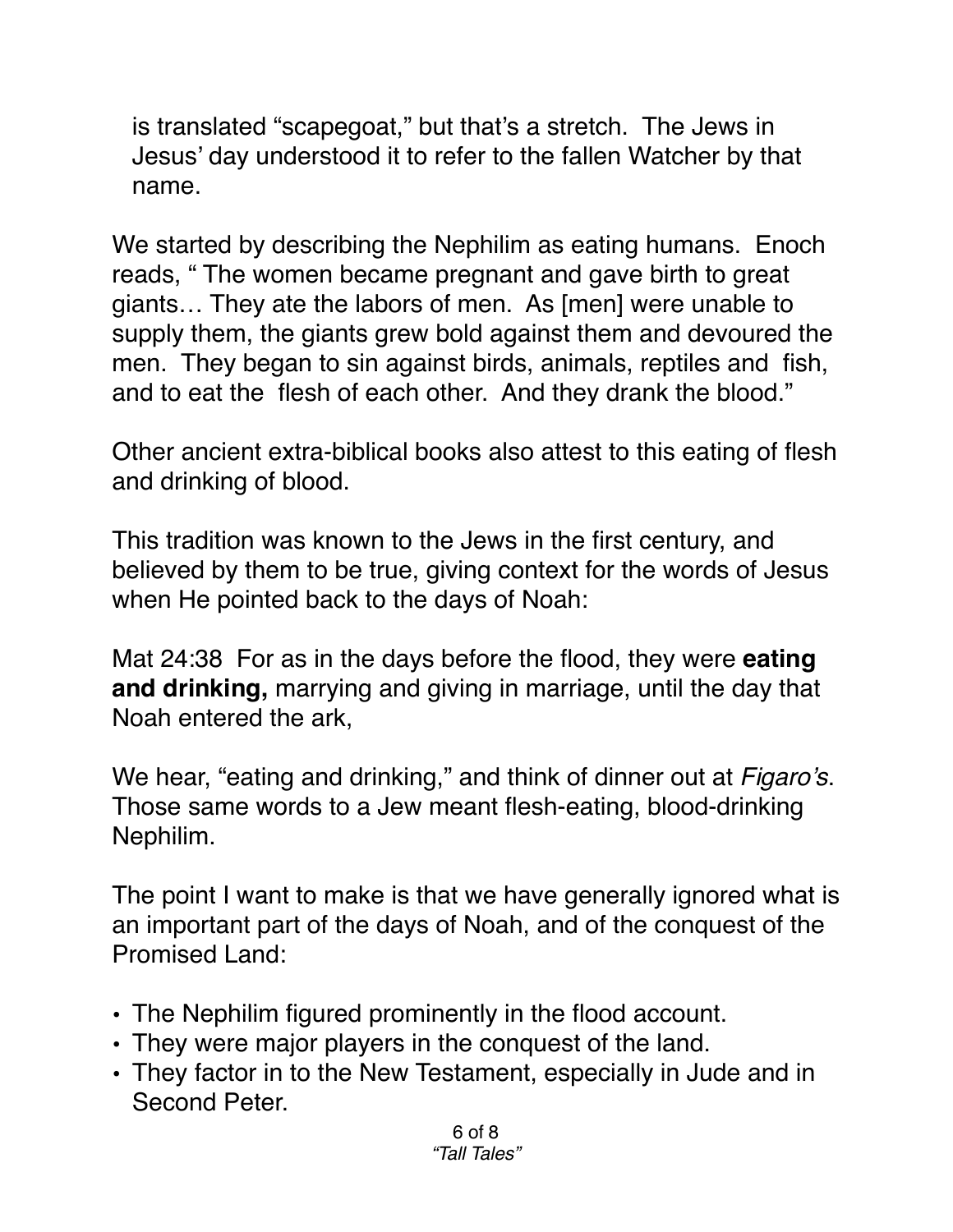When Jesus said, "they were eating and drinking, marrying and giving in marriage," He wasn't saying folks will be attending weddings and enjoying the menu at the receptions.

He was pointing to a great evil in Noah's day that would have a similarity to the end times.

I think it is the messing around with human DNA, which is on a fast track ever since the discovery of the technique geneticists call CRISPR.

Google it - C-R-I-S-P-R. It's frightening.

In Noah's day, fallen angels were messing with DNA. Today, fallen humans are doing it.

I'll give you a preview of Sunday's Prophecy Update. A recent article on a science website was titled, *Human Ancestor Mated with 'Ghost Lineage.'*

## Excerpts:

A protein that helps make human spit slimy reveals signs that the ancestors of modern humans interbred with an extinct human lineage…

Previous research… suggested that the ancestors of modern humans may have interbred with other human lineages not known from the fossil record. For example, a 2011 study analyzing modern human DNA found that the species may have bred with a now-extinct lineage of humanity before leaving Africa.